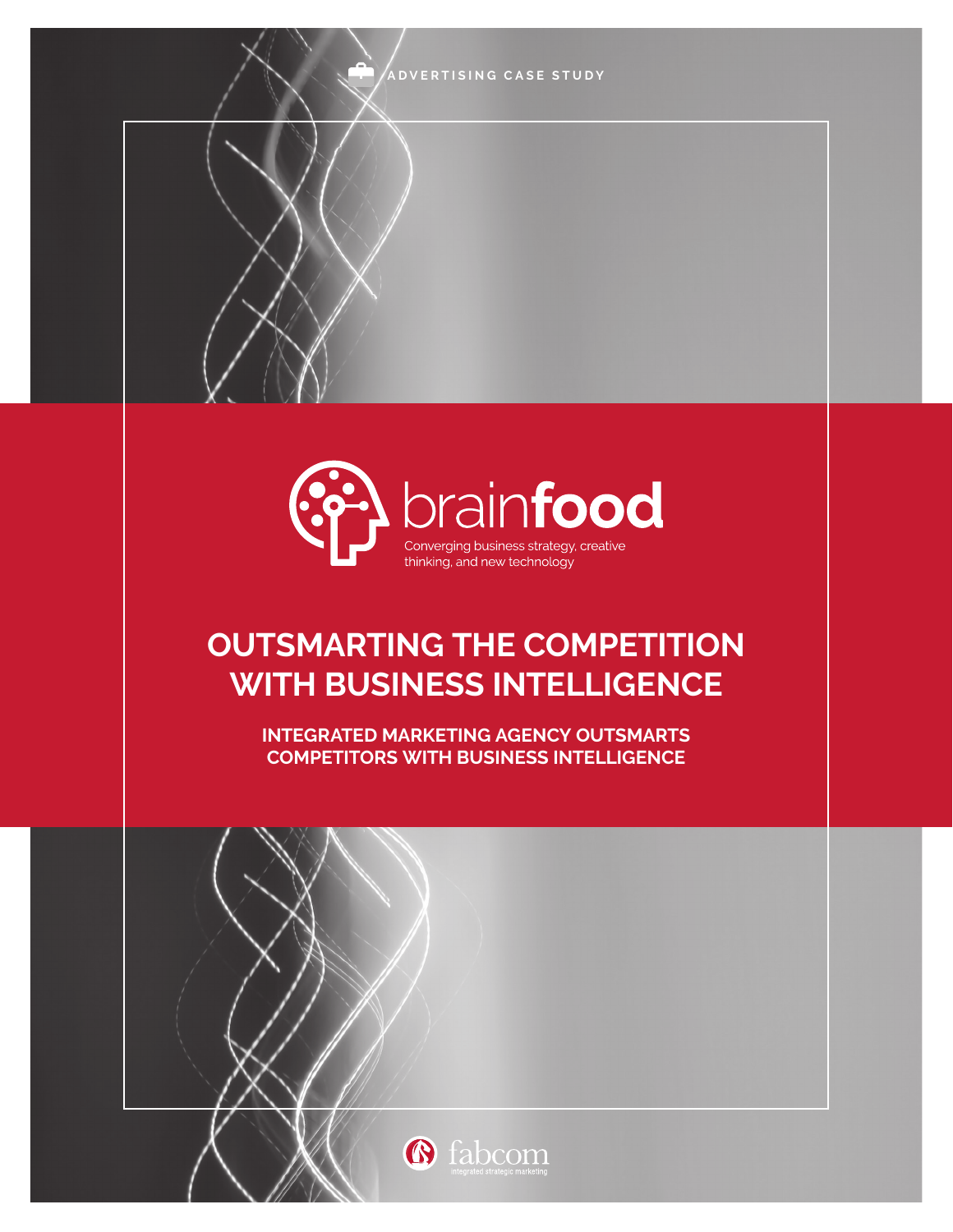

## **HOW ADVANCED BUSINESS INTELLIGENCE IS EMPOWERING A TOP INTEGRATED MARKETING AGENCY TO OUTSMART THE COMPETITION**

## **Situation**

Faster, more accurate thinking. Deeper and instantaneous insights. Today's business requires a nimble, more strategically informed marketing to drive true competitive advantage. In fact, marketing campaigns that incorporate business intelligence (BI) tools and access the right data quickly will literally "outsmart" competitors. No matter their size or budgets. When David is fighting Goliath, it's all about being smarter.

As an integrated strategic marketing agency, it is critical to reinvent your capabilities and teams to harness the new emerging and converging capabilities clients seek from a top marketing and advertising agency.

If the client could do it all in house, they would. It is the responsibility of a top marketing firm to assemble the new talents and new mash-ups of capabilities constantly required to be "on tap" and at a client's disposal as they need the talent, experience, or bandwidth for support. The new frontier within integrated marketing is now crossing the threshold into real-time marketing business intelligence.

For almost 30 years, FabCom has continually explored new methods to enhance its strategic marketing capabilities through advanced technology and the synthesis of quantitative and qualitative data sets. Today, FabCom is the first advertising firm in the Southwest to incorporate the full suite of IBM Cognos and Watson business analytics tools into its strategic marketing arsenal. With the integrated Cognos and Watson Analytics platforms as a service and a piece of the puzzle, FabCom can now "think faster" for client no matter their size, instantly draw valuable insights from big data, and deliver world-class marketing business intelligence that rivals the sophisticated marketing of the top 100 enterprise corporations.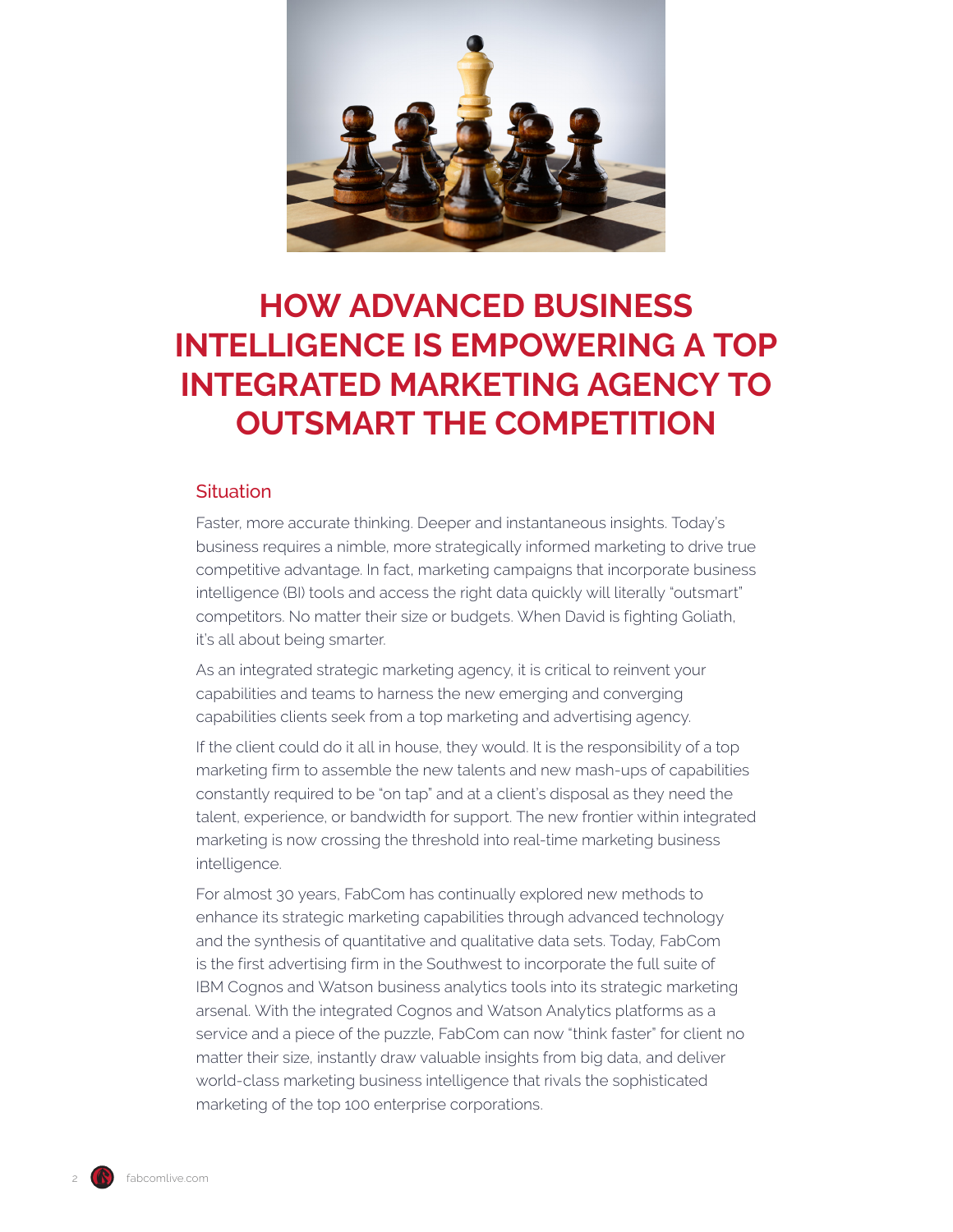

## Goals/Objectives

#### Goals

- Become the first and top-performing, customer centric, data-driven neuromarketing firm with holistic and advanced integrated big data capabilities to facilitate comprehensive marketing and enterprise level data driven marketing initiatives.
- Deploy smarter marketing campaigns with foresight into quantitative and qualitative market trends and not yet exploited customer behaviors.
- Deliver superior marketing business intelligence supporting executive decision-making capabilities.
- Measurably and systematically improve marketing and advertising performance by combining unstructured or structured data sets to correlate real time, customer-centric sentiments.

#### Objectives

- Aggregate the 30-year history of primary and secondary market and business trends research expertise within the integrated marketing agency to form the core of the new business intelligence division of FabCom.
- Provide an added resource, as business intelligence advisor, to the marketing and advertising agency's weekly client meetings, sharing invaluable marketing business intelligence insights for precise campaign mid-course adjustments.
- Provide an eternal well of quantitative and qualitative data guiding the agency's comprehensive marketing and advertising plans as well as the strategic planning processes for agency clients.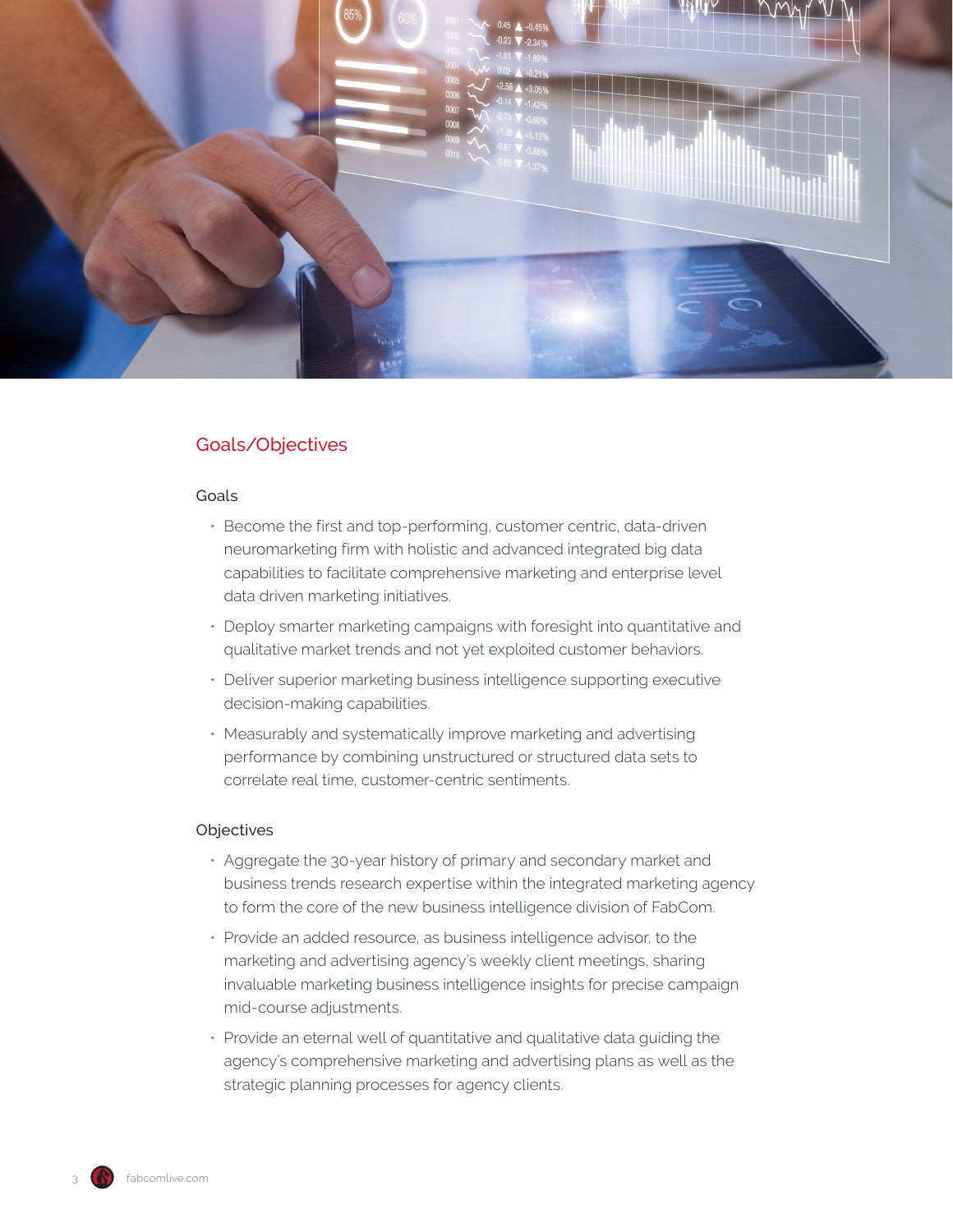### Strategy and Tactics

- Bolster the in-house marketing analytics, to harness divergent big data and micro data platform capabilities, by incorporating IBM Cognos into its strategic tool sets.
- Hire additional qualified staff with related government intelligence experience that matches the key attributes required for big data and realtime customer behavior synthesis.
- Send experienced existing and new staff for training in the Watson Analytics platform to facilitate the incorporation of data analytic tools for predictive modeling to identify customer and market trends.
- Reallocate the primary digital strategist into the BI area, working back-toback with a quantitative research group to flatten information to arrive at implementation or campaign corrections quickly.

## Fabcom's approach is delivering excellence to clients by continually updating its inhouse talents and technical resources, tools, and capabilities.

For almost three decades, FabCom has provided locally, regionally and now nationally what was, is, and what will be the best of business strategy, creative strategies, and new technology. Yes, we are the kind of firm that skates to where the puck is going to be versus copying what may not have worked or what worked in another time and place. The trick to accomplishing this feat in our current economy of communications convergence? What's best is marketing in a constantly changing arena that also requires customizing services around a client's SWOTs and the industry or market competition.

As a top integrated marketing agency, FabCom added IBM Cognos Analytics to its existing capabilities as a primary analytical platform to amplify value and helps clients make sense out of any kind of partial or incomplete data sets they may have to start with. The firm now offers this advanced business intelligence, informing strategic marketing campaigns as well as business growth and risk decisions, for clients large and small.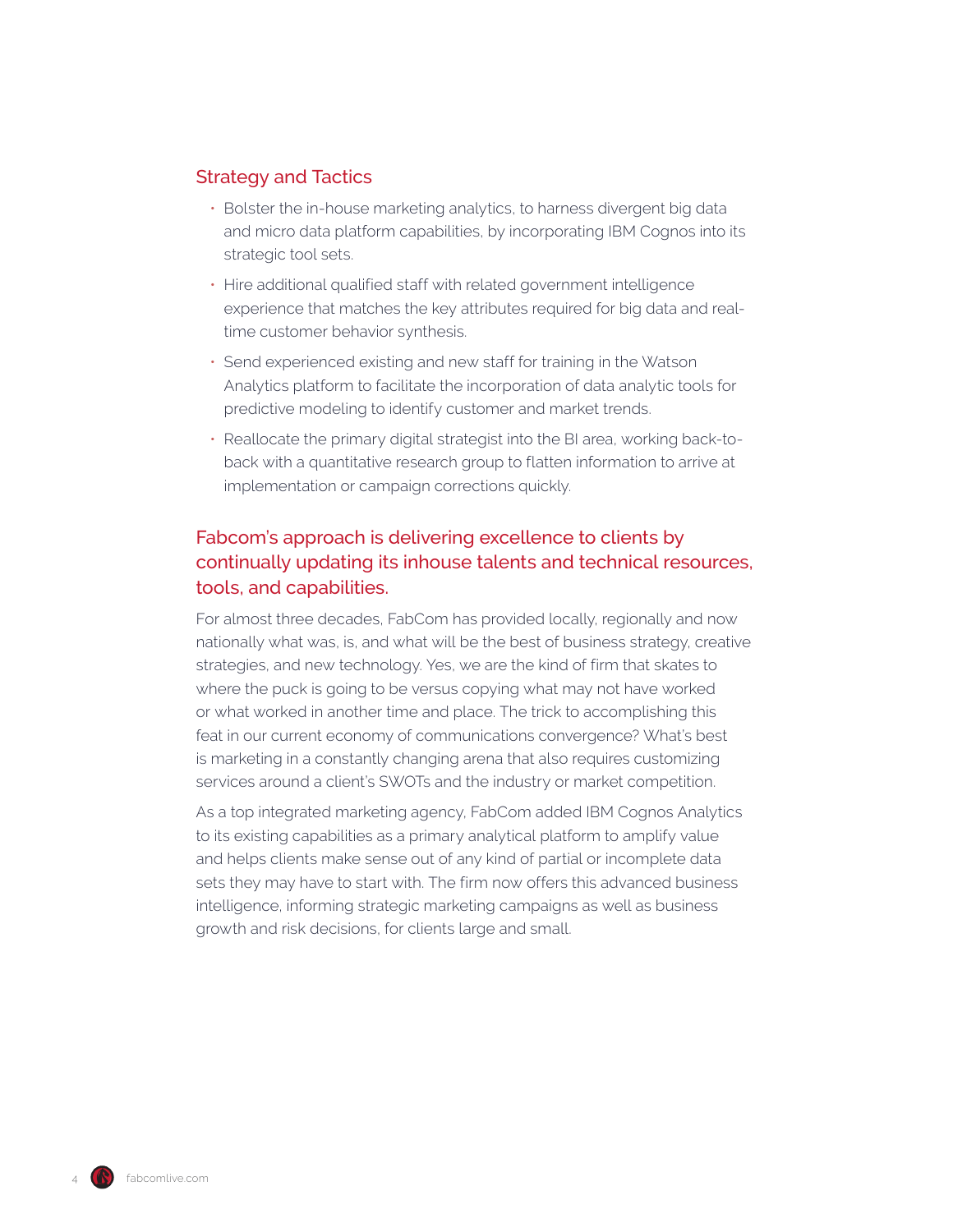The capability of the new software enables the FabCom team to operate as a top-performing, analytics-driven advertising and marketing organization. FabCom can now more effectively promote clients' business objectives through a wealth of new business intelligence related to customer behaviors, competitor behaviors, purchasing data, financial performance, strategy measurement, and resource management. The IBM Cognos and Watson incorporates or extends the following capabilities into the integrated marketing agency's strategic marketing and business growth services:

- Identifying, targeting, and influencing optimum customer segmentations
- Predicting which customers are at risk of leaving
- Maximizing value of customer centric and personalized processes and cross-sell offers
- Creating real-time dashboards from disparate platforms and information streams as aggregated and relevant data on desktop or mobile devices
- Faster, more consolidated data reporting (total costs and associated costs of customer acquisitions)
- Growing market share
- Growing profits
- Right sizing our brand



With the addition of Watson Analytics, another discovery solution from IBM, FabCom is able to access powerful normalized and right-sized analytics that can quickly be put to practical use in marketing programs including automated data, predictive analytics, reporting, dashboards, visualization, and cross or disparate collaboration capabilities. This will provide agency customers deeper reach and more clarity to efficiently compare business scenarios, identify potential opportunities, and balance risks against expected returns.